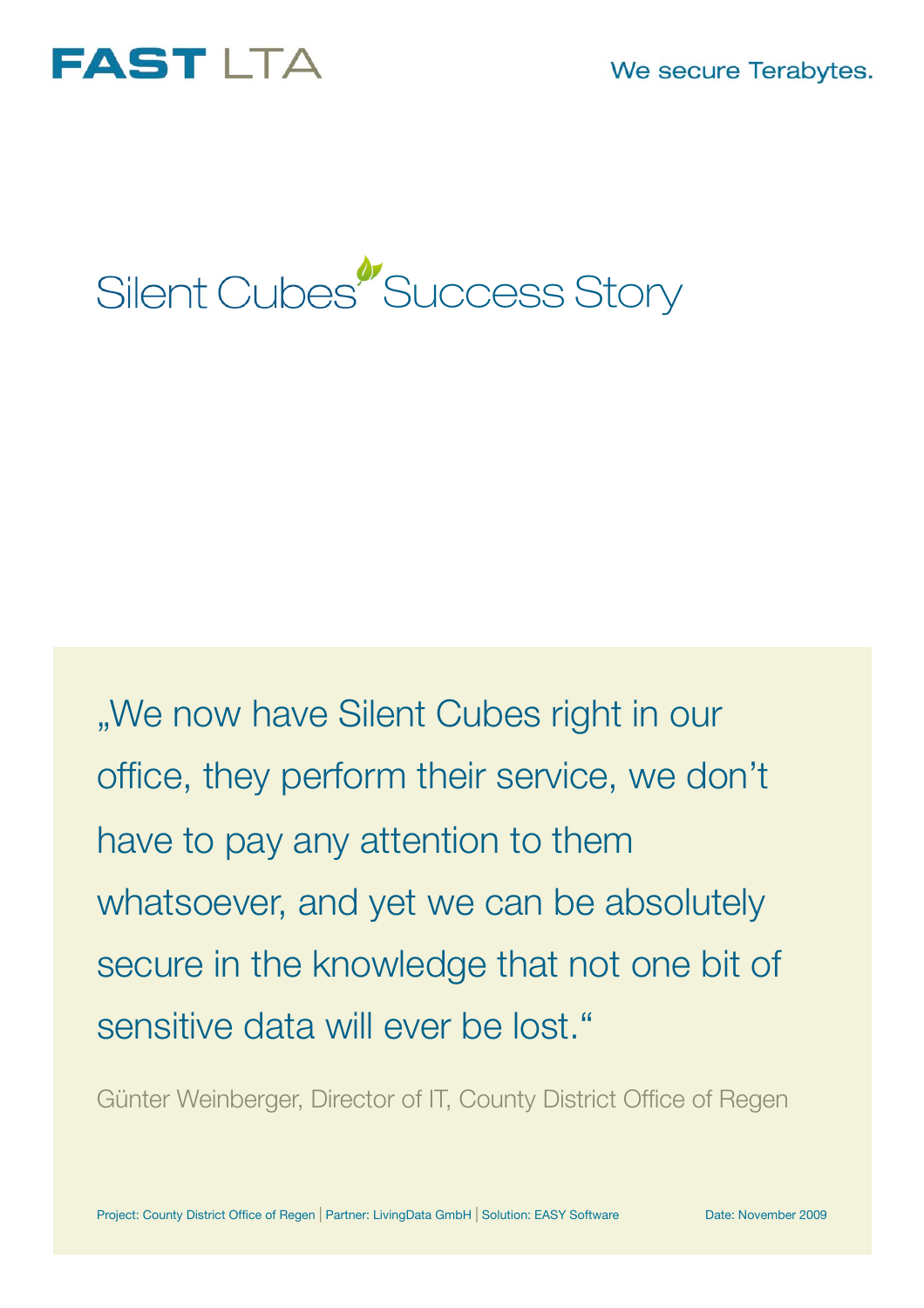## **FAST LTA**

# Ultra-secure long-term data storage for the Country District Office of Regen



### Municipal administration implements archiving solution from FAST LTA and Living Data

In its double role as a municipal governmental authority as well as a state administrative body, among the many things the County District Office of Regen (LRA Regen) regulates is driver's licenses and automobile registrations, land register services, food safety monitoring, environmental protection, building permits and youth welfare services. Every single one of these departments generates large

volumes of sensitive data needing to be archived. The agency employs a total of 210 people to attend to the needs and interests of the district's citizens.

The LRA Regen had already been using "easy Archiv" software for the past ten years to secure its data on a WORM jukebox. Yet the hardware had become outdated and the capacity maxed out. Thus, the powers that be in Regen began a mid-year search for a new solution.

Since the agency had already been working closely for many years with Living Data, a system and software provider for public institutions and a subsidiary of AKDB, they were the first partner LRA turned to in their quest for suitable replacement hardware. The LRA was specifically seeking a revision-safe archiving solution based on WORM storage which would not only be readily scalable as well as userfriendly but also systematically stable and reasonably priced.

In order to give the LRA as much leeway as possible in making their decision, Living Data presented them with four different archiving systems from four different providers. Following brief deliberations, LRA opted for the hard disk-based Silent Cubes solution from FAST LTA, the Munich specialists for digital long-term data storage. In the words of Günter Weinberger, Director of IT for LRA Regen, the storage cubes "clearly had the best range of functions. And they were also the solution best corresponding to our requirements. We now have the Silent Cubes right in our office, they perform their service, we don't have to pay any attention to them whatsoever, and yet we can be absolutely secure in the knowledge that not one bit of sensitive data will ever be lost. This is the ideal situation, we've found our dream solution."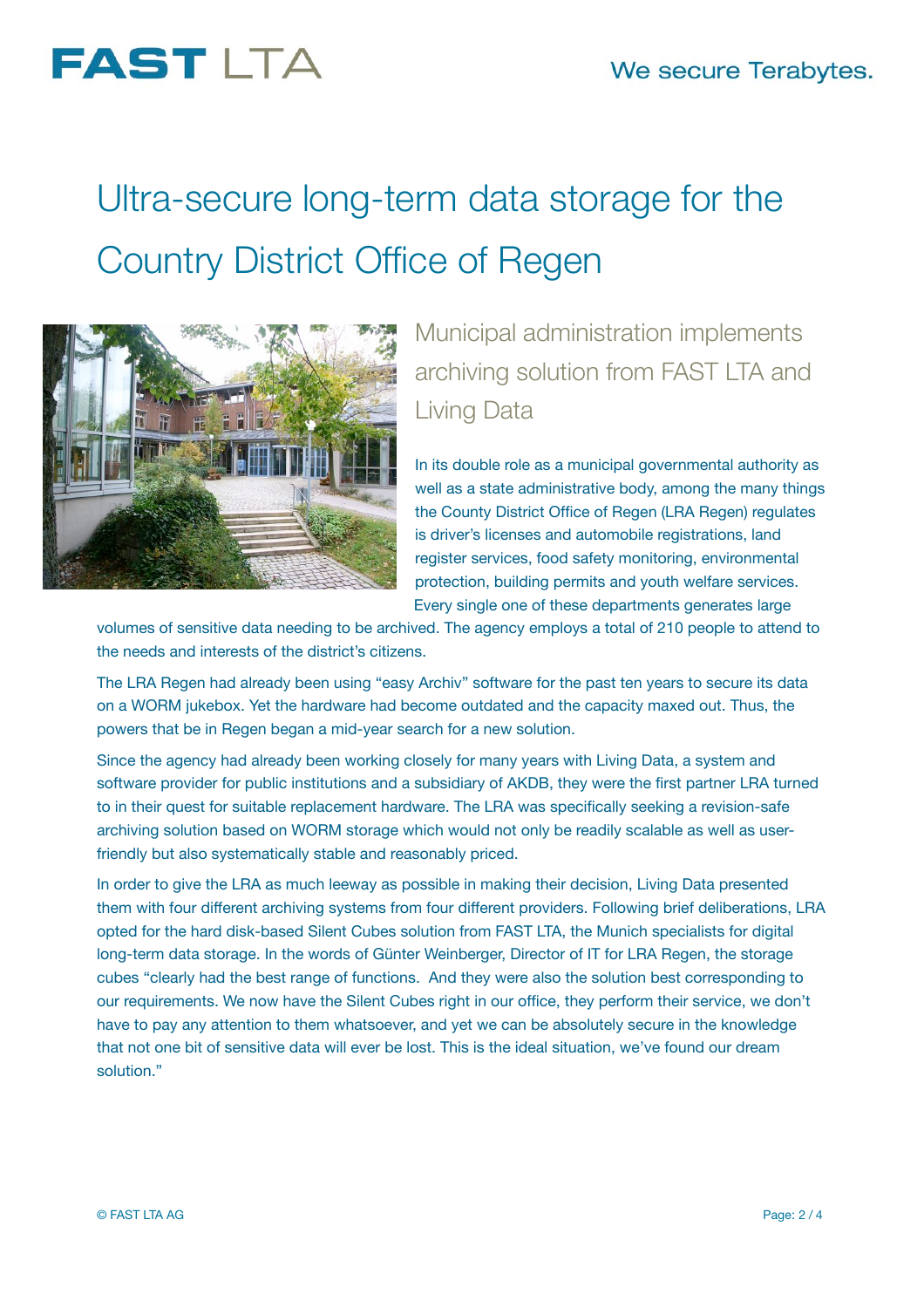

#### From product presentation to rollout in just one month

Not much more than a month passed from the initial presentation of the storage cubes to awarding the contract to FAST LTA and Living Data to the ultimate rollout. The entire installation as well as its start-up and initial storing of long-term data was completed in one day. While the system hardware was replaced, the rest of the system remained intact. Accommodating the Silent Cubes to the "easy Archiv" configuration went relatively smoothly and required no further installations or tweaking. The system has been so intuitively and logically developed that no training courses were even necessary for the six IT employees entrusted with the archiving duties. After the Living Data technicians effected the transfer process, the

*"The solution best corresponding to our requirements."*

> Günter Weinberger, IT Director, LRA Regen

IT staff at Regen was able to incrementally copy over the old data from the predecessor system (jukebox) to the Silent Cubes without a problem.

The solution has been up and running at the LRA for about two months now without a single disruptive bug or glitch. In fact, before making the recommendation to their clients, the Living Data technicians had put Silent Cubes through all its paces at their own facilities – and its performance was to their utter satisfaction. "The quality of the Silent Cubes is what sold us, not to mention the perfect overall cooperation with the entire FAST LTA team. We look forward to more joint projects in the future," states Holger Bermann, Director of Controlling, Sales & Marketing for Living Data.

#### Special user-friendly solution for long-term data storage

The LRA District Office uses Silent Cubes to store very sensitive data which would be catastrophic if ever lost. This data includes automobile registrations, financial information such as payment histories as well as general document management information. Because the IT department archives all its own data, it thus benefits from its own system. In the near future, the Child Protective Services office likewise intends to use the new solution to archive its electronic child welfare files. The high degree of satisfaction expressed by the LRA staff in Regen and the related positive word of mouth has even since borne new fruit. Based on the recommendation from Regen and successful product demonstrations, another county district office has ordered a similar system while three others are exhibiting active interest and arranging for purchase.

Should the solution ever require scaling, all that needs to be done is to simply add the necessary number of cubes; the software recognizes them immediately and ensures all data subsequently stored will be appropriately allocated and will make optimum utilization of the cubes. Another reason why the cubes receive such high marks. "Myself and our employees were all thrilled with the simplicity of the solution and the ease of installation as well as the service we received from FAST LTA and Living Data. The terms of the agreement and the negotiating of the maintenance contract with FAST LTA also worked to our complete satisfaction," added IT Director Weinberger.